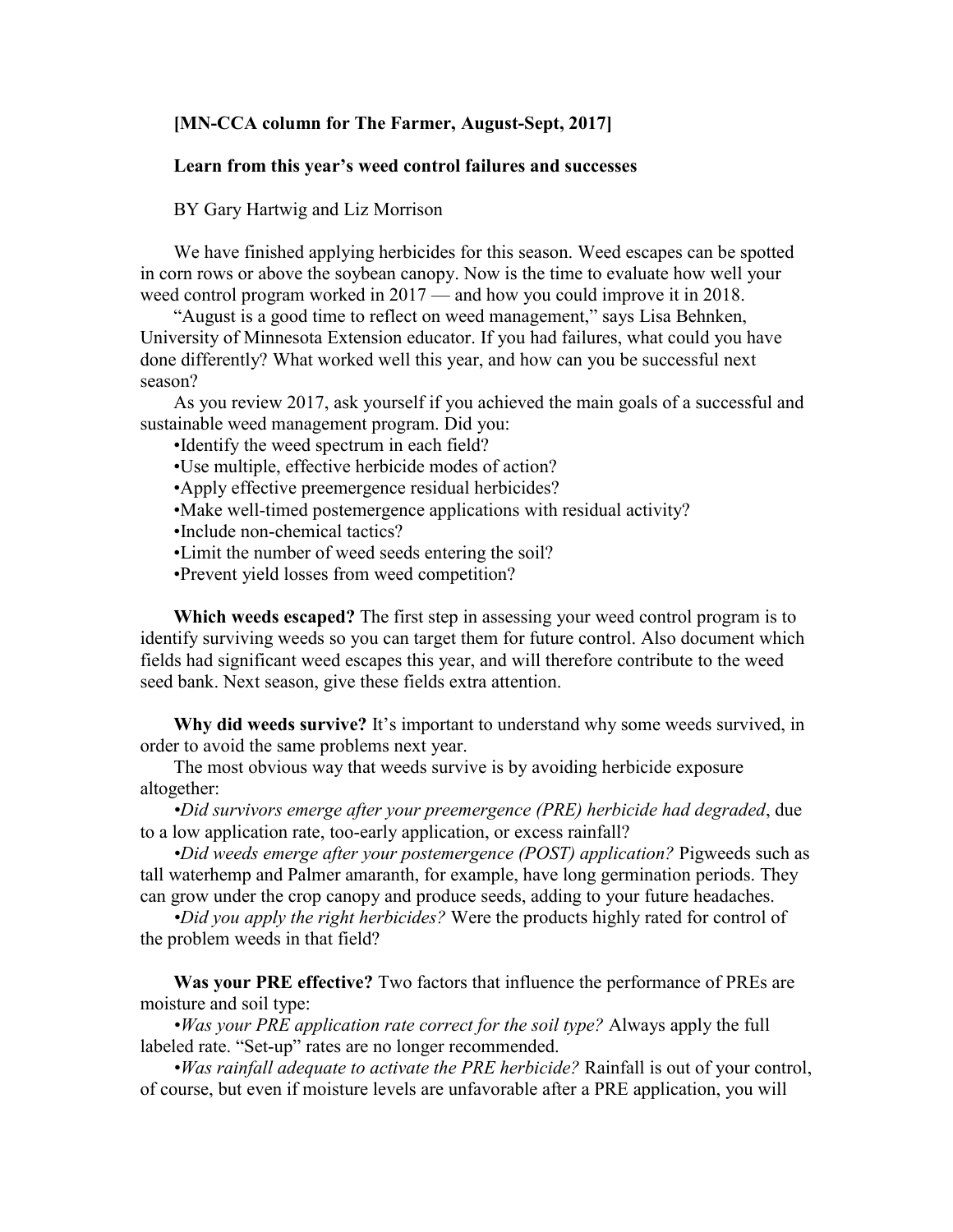still get some residual weed control, which cuts weed density and extends the window for timely postemergence applications.

**Was your POST effective?** Postemergence herbicide performance is influenced by weed size, spray coverage, and environmental conditions:

*•How big were weeds at application time?* In the glyphosate era, we were able to kill weeds that were much taller than the labeled maximum. But those days are over. Today, we must attack weeds when they are "matchbook size," as Behnken puts it — two to three inches tall.

Spraying weeds that are too big is one of the most common weed management mistakes. Remember that profitable weed control is all about *when* you kill weeds. Weed competition, especially early in the season, can cost you dearly. University of Minnesota trials at Rochester in 2014 showed that corn yields suffered by 40 bu./acre when weed control was delayed by just five days beyond the optimum time for removal.

*•Were your application methods rigorous?* Did you use the correct water volume, spray pressure, spray additives and nozzles? Remember that with contact herbicides, such as Liberty, you need to cover every growing point on the weed to get complete control.

*•Did you spray when environmental conditions were unfavorable* — too cold, too windy? Follow the herbicide label.

**Are weeds in the field becoming herbicide resistant?** Resistance to glyphosate (Group 9) is common in hard-to-control weeds such as giant and common ragweed, tall waterhemp, and kochia, Behnken says. Stacked herbicide resistance is also on the rise. Some Minnesota populations of ragweed and tall waterhemp, for example, are also resistant to ALS-inhibitors (Group 2) such as FirstRate and Pursuit, and PPO-inhibitors (Group 14), such as Cobra and Flexstar.

When weeds in a field are first becoming resistant to a herbicide, you'll often find surviving plants right next to dead plants of the same species. That's a clue to change your management:

*•Did you apply multiple modes of effective action against target weeds?* To slow resistance development, you should try to hit target weeds with more than one effective mode of action with every spray pass. Tank mixing is more effective than sequential attacks.

*•Did you follow a multi-year weed control plan?* Mapping out a two- or three-year herbicide plan will help you rotate modes of action and avoid overusing any one herbicide group, Behnken says.

*•Did you include non-chemical tactics?* Delayed soybean planting, effective preplant tillage, or timely in-season cultivation are all ways to control herbicide-resistant weeds. Hand-pulling weed escapes, mowing field edges and cleaning up fencerows helps avoid weed seed bank deposits.

"The time you invest in making a weed control plan, evaluating the plan, walking your fields is well worth it," Behnken says. In the era of resistant weeds, "What you do on your farm really matters. So take control, take action."